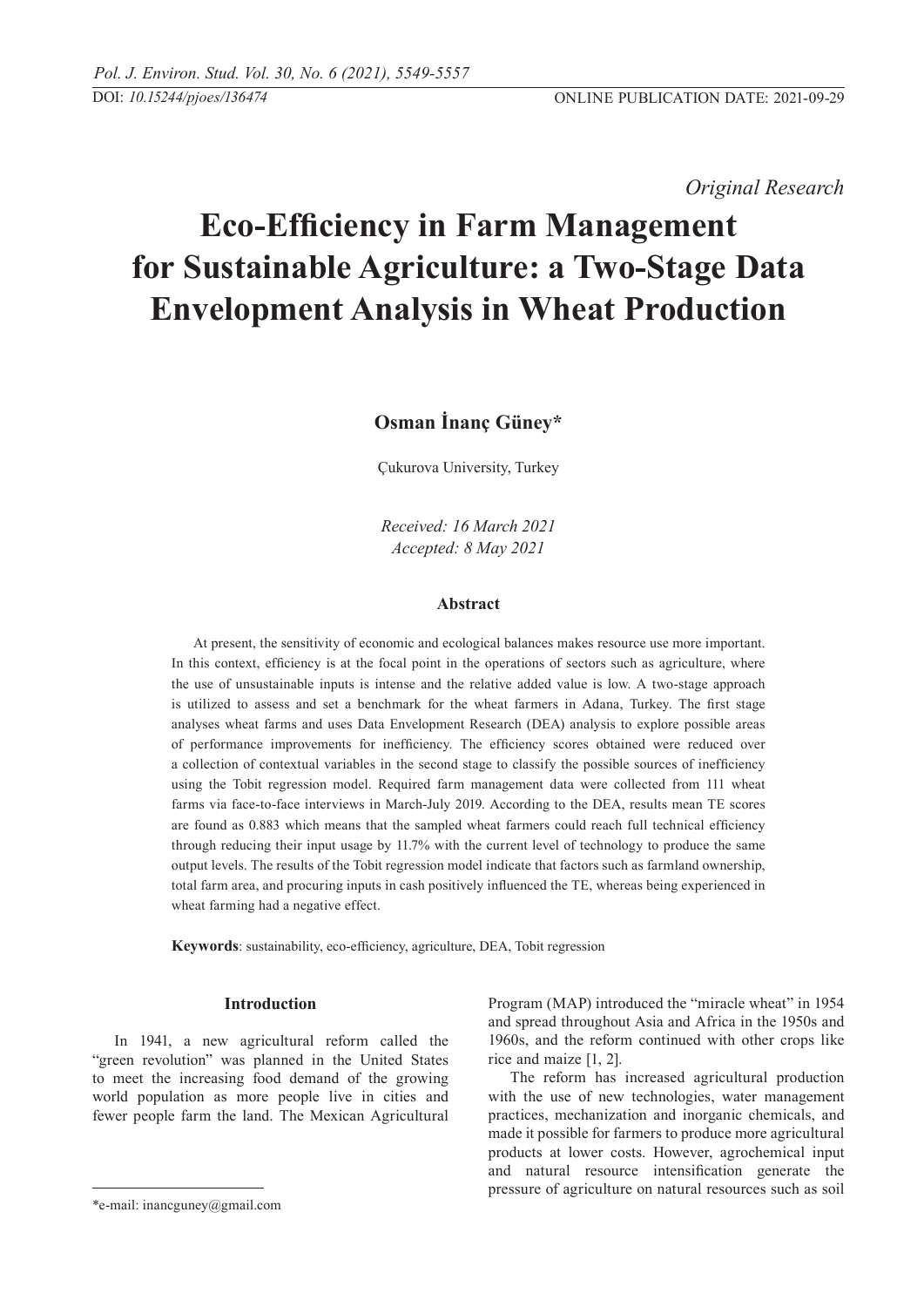pollution and degradation, groundwater contamination, air pollution and greenhouse gas emissions [3, 4]. Moreover, in connection with the law of diminishing returns, there is no linear relationship between using more production factors and obtaining more output. Several scientific studies have shown that even with a reduction in input use, it is possible to sustain crop production and efficiency in agriculture [5].

The dispute between agriculture and the environment is becoming increasingly troublesome, and to cope with the lack of resources and the fragile ecological environment, traditional agricultural practices need to be modernized [6]. Sustainable agricultural practices aim to reduce these environmental costs while ensuring food safety for the present and future generations [7-9]. Therefore, effective resource use is necessary to minimize the depletion of resources that contribute to agricultural sustainability and eco-efficiency [10].

Cereal production is a major activity in the agricultural sector, wherein 45% of today's economically active population is engaged [11-14]. Wheat (*Triticum aestivum* L.) is one of the most produced cereals and staple foods (730 million tons in 2015) and is cultivated extensively throughout the world on a larger scale than any other crop [15-19].

Since the beginning of the "green revolution" in the 1950s, wheat production has undergone a significant transformation, and the global wheat yield has grown by an average of 2.5% [2, 13, 20]. Wheat productivity has significantly increased over the last century due to improved varieties, mechanization, more effective disease control, and improved farm management practices [21]. Along with the increase in wheat yield, there has been an increase in production costs, especially in recent years, due to the continued increase in energy prices and production input costs. It is expected that the implication of climate change will also increase wheat irrigation costs, particularly in the next period [13, 20, 22].

The efficient production capacity of farmers as decision-making units (DMUs) is crucial when evaluating their economic performance and competitiveness in the agricultural sector [23]. To achieve profitability conditions in agricultural production, it is important to maximize efficiency at farm levels [24]. Therefore, measuring efficiency as the first step of improvement in the agriculture industry is an important task to evaluate the performance of DMUs for both theorists and agro-policy makers [25]. Also, the close relationship between agricultural production and the environment measures efficient use of resources an important subject of experimental research [26]. In order to research the trade-offs between the input of productive resources and the sustainability of the agriculture sector, an analysis of the eco-efficiency of wheat production is important. In the 1990s, the idea of eco-efficiency was introduced to measure sustainability in agriculture by describing the ratio of economic value added by crop production to environmental

consequences [6]. The goal of this definition is to bring the economic and environmental dimensions together to connect manufacturing to environmental impacts: delivering more value while using fewer resources [27]. Eco-efficiency in agriculture refers to the production of high-quality products while reducing the use of inputs such as land, water, energy, labor and capital [4].

Data Envelopment Analysis (DEA) is a nonparametric efficiency estimation technique developed by [28], which is considered to be the most important method for allocating resources and measuring the relative efficiency of DMUs [10, 29, 30]. This technique has the potential to predict resource usage and relative efficiency of DMUs based on their performance. It also has the advantage of measuring the efficiency of multiple inputs and/or outputs using linear programming for aggregating different environmental impacts to construct a comprehensive eco-efficiency indicator [27, 29-31]. DEA is a common tool for evaluating the agricultural sector and helping to identify how effectively a farmer can produce a certain level of output by applying to other farmers the levels of available input resources [3, 30, 10].

For sustainable agricultural production, it is important to analyze and predict production efficiency to reveal the effective use of agricultural resources in order to generate the highest possible output [10]. In this study, efficiency measurement of the input use in wheat production and the determinants of the inefficiency situation was investigated by using



Fig. 1. Research area [37].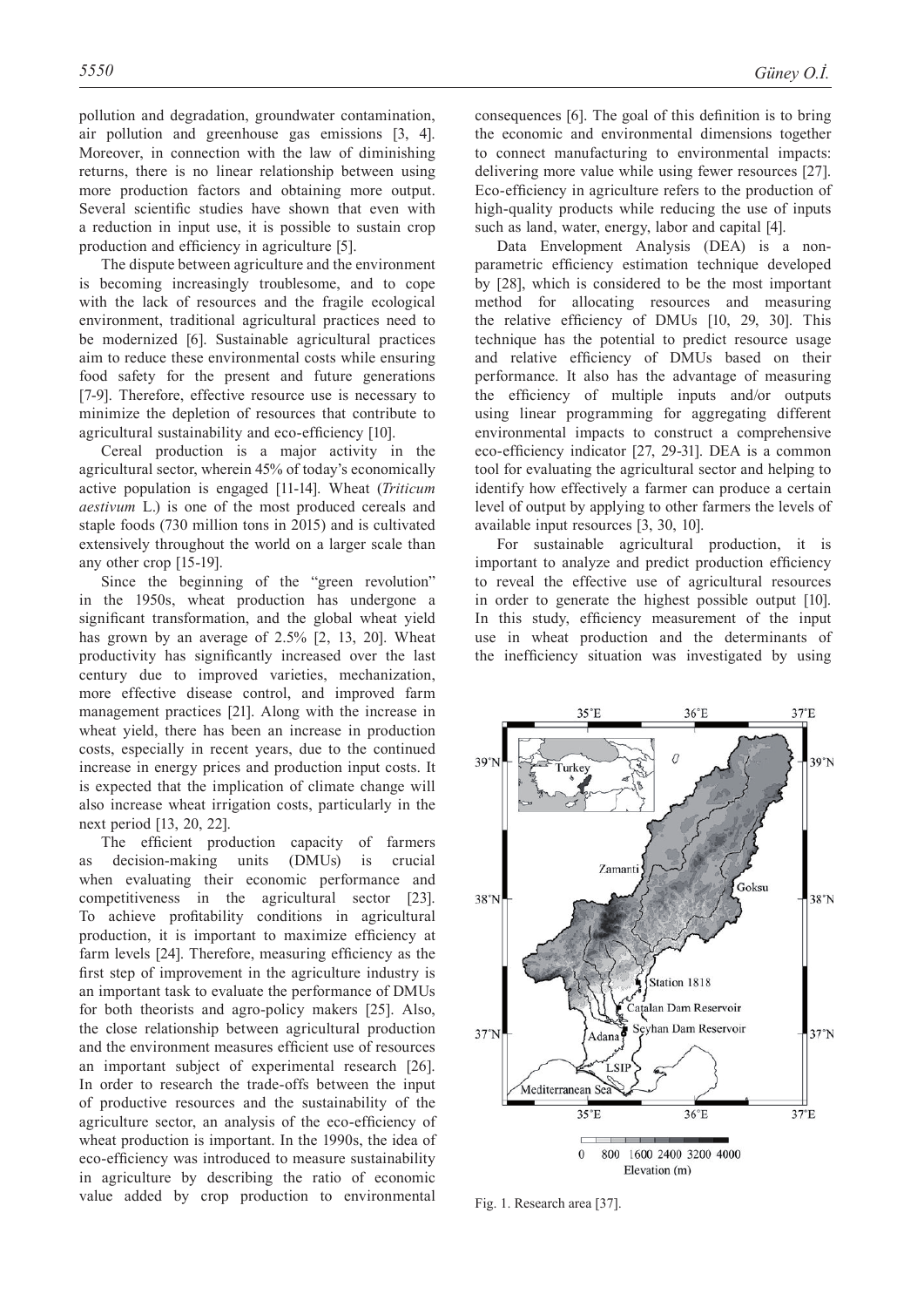the DEA and Tobit regression models. Thus, it can understand how well the sector or unit of production performs in the use of resources to produce wheat and what is the environmental costs of the wheat production [32]. Input use plays a fundamental role in increasing environmental impacts in wheat agriculture and identifying possible ways to reduce these inputs as environmental factors will be able to achieve ecoefficiency and clean production in agriculture and wheat farming [33]. The study suggests best practices that can help increase technological productivity in the production of wheat and help boost the profitability and output of the sector [31].

#### **Materials and Methods**

# Data Collection and Survey Area

In this study, the analysis was based on primary data collected through a field survey of 111 wheat farms in the lower Seyhan plain of Adana City, Çukurova Region, that were chosen via random sampling. The face-to-face survey was conducted by a commercial

Table 1. Sociodemographic structure of the sampled wheat farms.

research and marketing agency (Ayna Market Research Co.) during April-August 2019.

Çukurova is one of the largest coastal plains in Turkey, and agriculture is the major land use in the region [34]. Wheat is one of the most produced crops in the region, with a production level of 1.311.123 tons. Adana, which is the largest city of Çukurova plain, produces 52% (681.905 tons) of the region's wheat production alone [35]. The wheat production is mainly operating in lower Seyhan basin in Adana City and this basin performs the earliest wheat harvest in Turkey. In the area, wheat is produced as the main product, though it can also be produced with secondary products such as soy, corn, peanut, and cotton [36].

The data constitute of inputs used per ha of wheat production including seed (₺/ha.), fertilizer (₺/ha.), pesticides (₺/ha.), labor (₺/ha.), mechanization (min/ha.) and fuel (Lt/ha.) while the gross production of wheat (TL/ha) was the single output.

#### First Stage: Eco-Efficiency Measurements

In order to increase efficiency, it is necessary to know where to invest in order to ensure eco-efficiency

|                    | Frequency | $\frac{0}{0}$ |                          | Frequency      | $\frac{0}{0}$   |
|--------------------|-----------|---------------|--------------------------|----------------|-----------------|
| Age of the farmers |           |               | Education of the farmers |                |                 |
| 36<                | 15        | 13.5          | Illiterate               | $\mathbf{1}$   | .9              |
| $36 - 50$          | 36        | 32.4          | Literate                 | $\mathbf{1}$   | $\overline{.9}$ |
| 51-65              | 51        | 45.9          | Primary school           | 66             | 59.4            |
| 65 >               | 9         | 8.1           | High school              | 35             | 31.5            |
| Total              | 111       | 100           | University               | 8              | 7.2             |
| Household no.      |           |               | Total                    | 111            | 100             |
| 4<                 | 49        | 44.1          | Residence                |                |                 |
| $4 - 6$            | 42        | 37.8          | Farm                     | 81             | 73              |
| $7 - 9$            | 14        | 12.6          | Town<br>22               |                | 19.8            |
| 9>                 | 6         | 5.4           | City center              | $\mathfrak{Z}$ | 2.7             |
| Total              | 111       | 100           | Mixed                    | 5              | 4.5             |
|                    |           |               | Total                    | 111            | 100             |
| Farmland ownership |           |               | Years in agriculture     |                |                 |
| Own property       | 88        | 78.4          | 11<                      | $8\,$          | 7.2             |
| Rental             | 23        | 16.2          | $11 - 20$                | 15             | 13.5            |
| Total              | 111       | 100           | $21 - 30$                | 24             | 21.6            |
| Coop. member       |           |               | $31 - 40$                | 40             | 36              |
| Yes                | 48        | 43.2          | $41 - 50$                | 20             | 18              |
| N <sub>0</sub>     | 63        | 56.8          | 50 >                     | $\overline{4}$ | 3.6             |
| Total              | 111       | 100           | Total                    | 111            | 100             |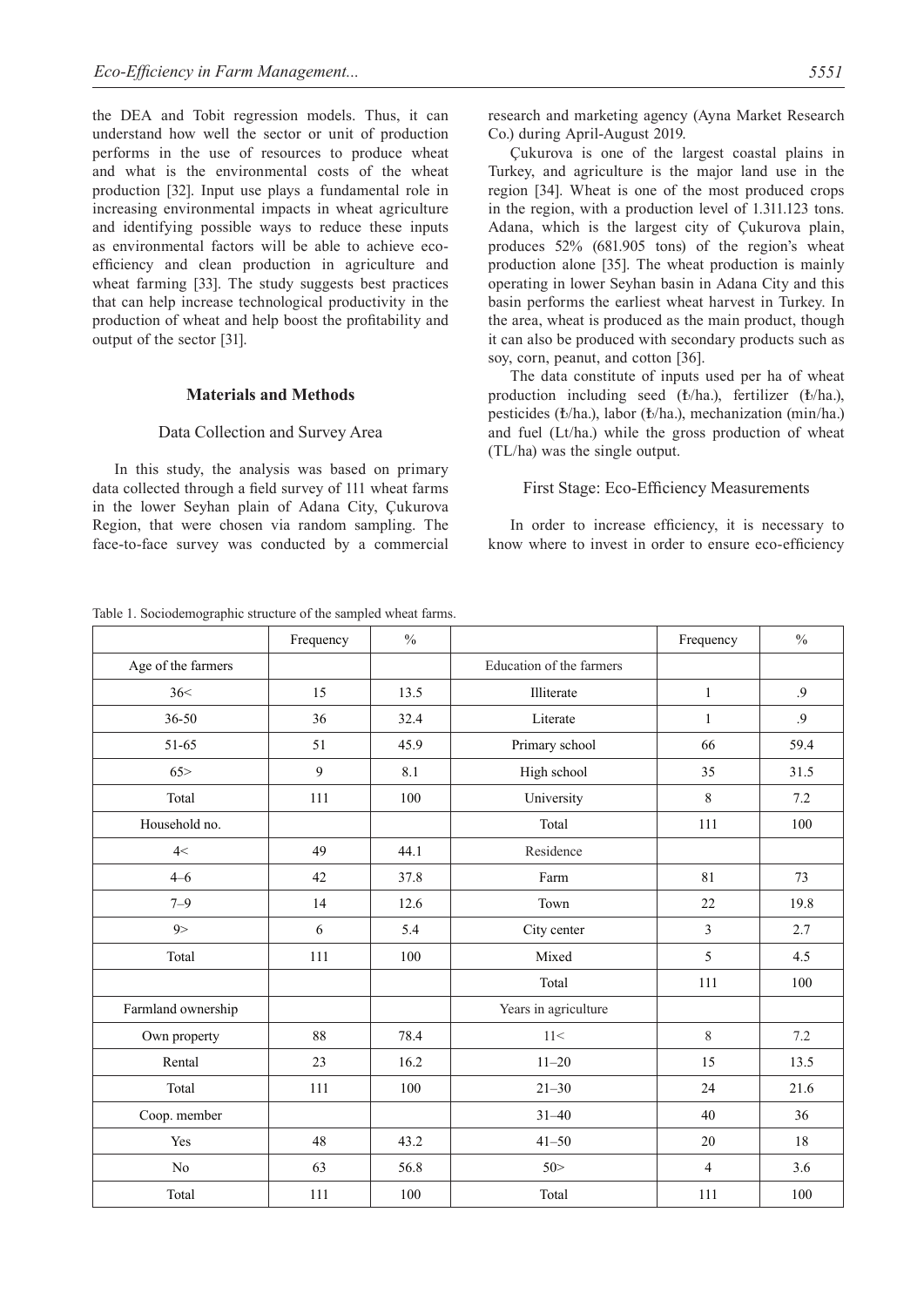and regain competitiveness. Determining the efficiency/ inefficiency of an organization and identifying the reasons for its performance contribute to creating strategies for the sector [31].

[25] investigated the structure and measurement of productive efficiency and defined the technical efficiency as a measure to identify firm efficiency which reflects the ability of a farm to produce the maximum possible output from a given set of inputs or to produce the given level of output by a minimum input usage with a given technology [25, 38].

Based on [25] previous work, the DEA model was developed by [ 28] as an empirical frontier analysis technique [ 38, 24]. It is a useful decision-making tool and one of the most frequently used methods among the nonparametric linear programming methods in the literature on-farm efficiency measurements [39-41].

Since 1978, DEA has been widely used in a wide variety of segments of society, including banks, hospitals, transportation, education and the agriculture sector [31]. The advantage of the DEA method, unlike other econometric approaches this method requires no initial assumptions about specifying the involved production function as well as the standard errors [10].

Technical Efficiency (TE) of a DMU is a comparative measure of how well it processes inputs to achieve its outputs, hence the main performance indicator in agricultural production. It can be used to determine and increase to optimize the performance of the productive units where they need to improve their efficiency concerning the use of inputs [31, 42]. The DEA method calculates the frontier production function of a set of DMUs and evaluates the relative TE of each production unit by estimating the frontier output given the physical input quantities and chosen production characteristics [41, 43-45].

The DMUs are referred to as technically efficient with a score of **"**1**"**, while those below the frontier are accepted as inefficient with a score of less than **"**1**"** [24, 45].

The DEA model can be defined as,

Min 0, 
$$
\lambda
$$
 0, subject to  
\n-yi + Y  $\lambda \ge 0$   
\n $\theta$  Xi – X  $\lambda \ge 0$   
\nNI'  $\lambda = 1$   
\n $\lambda \ge 0$  (1)

...where:

Xi: input vector of the DMUs to be analyzed

- yi: output vector of the DMUs to be analyzed θ: efficiency score of the  $i<sup>th</sup>$  unit
- λ: N x 1 vector of constants
- 
- Y: output matrix
- X: input matrix
- a change in inputs is

In the current study, an input-oriented DEA model under the Variable Return to Scale (VRS) situation seemed appropriate because wheat farms have more control over input levels than output levels and a change in inputs expected to result in a disproportionate change in outputs [42, 45]. The input-oriented analysis is becoming more common in DEA applications because profitability depends on the efficiency of the operators and Variable Returns to Scale (VRS) analysis is more flexible and envelops the data more tightly than the Constant Returns to Scale (CRS) [42]. Using inputoriented DEA models to estimate the TE enabled the measurement of how much the number of inputs could be reduced in a farm while maintaining the same output level [38, 46].

#### Second Stage: Tobit Regression Model

Although the DEA calculates the efficiency, this approach is not able to examine the factors that cause inefficiency. To overcome this problem, a regression model is applied as a second stage to estimate a linear relationship between the effect of a set of independent variables and the efficiency results of the DEA results. In general, the Tobit regression model is utilized to explain the inefficiency in production. The Tobit model was first presented by Tobin (1958) to describe the relationship between a non-negative dependent variable y and independent variables [46-48]. In this research, the TE scores obtained from the DEA ranging between 0 and 1 were accepted as the dependent variables, and the farm-specific attributes were accepted as the independent variables [38, 40, 46, 48].

The model can be represented as follows:

$$
y^* = X\beta + \varepsilon,
$$
  
\n
$$
y = y^* \text{ if } y^* \ge 0,
$$
  
\n
$$
y = 0 \text{ if } y^* < 0,
$$
  
\nwith  $\varepsilon \sim N(0, \sigma 2)$  [47]

#### **Results and Discussion**

In the current study, the input usage and output performance of the sampled wheat producers were obtained to create a DEA model in order to measure the efficiency situation and determine the environmental costs. Following this, factors affecting the efficiency or inefficiency levels were estimated by associating possible independent variables that could affect production with a level of efficiency model by Tobit model.

The descriptive statistics of the input and output variables associated with the surveyed farms are given in Table 2. The high variation coefficient of mechanization usage indicated it was the least correctly used input and not properly managed by the wheat farms. Besides, the highest expenditure of wheat farms per ha. was determined as the fertilizer use. The mean gross production value of the wheat farms was calculated as 4824.6 Turkish Lira (₺) per ha.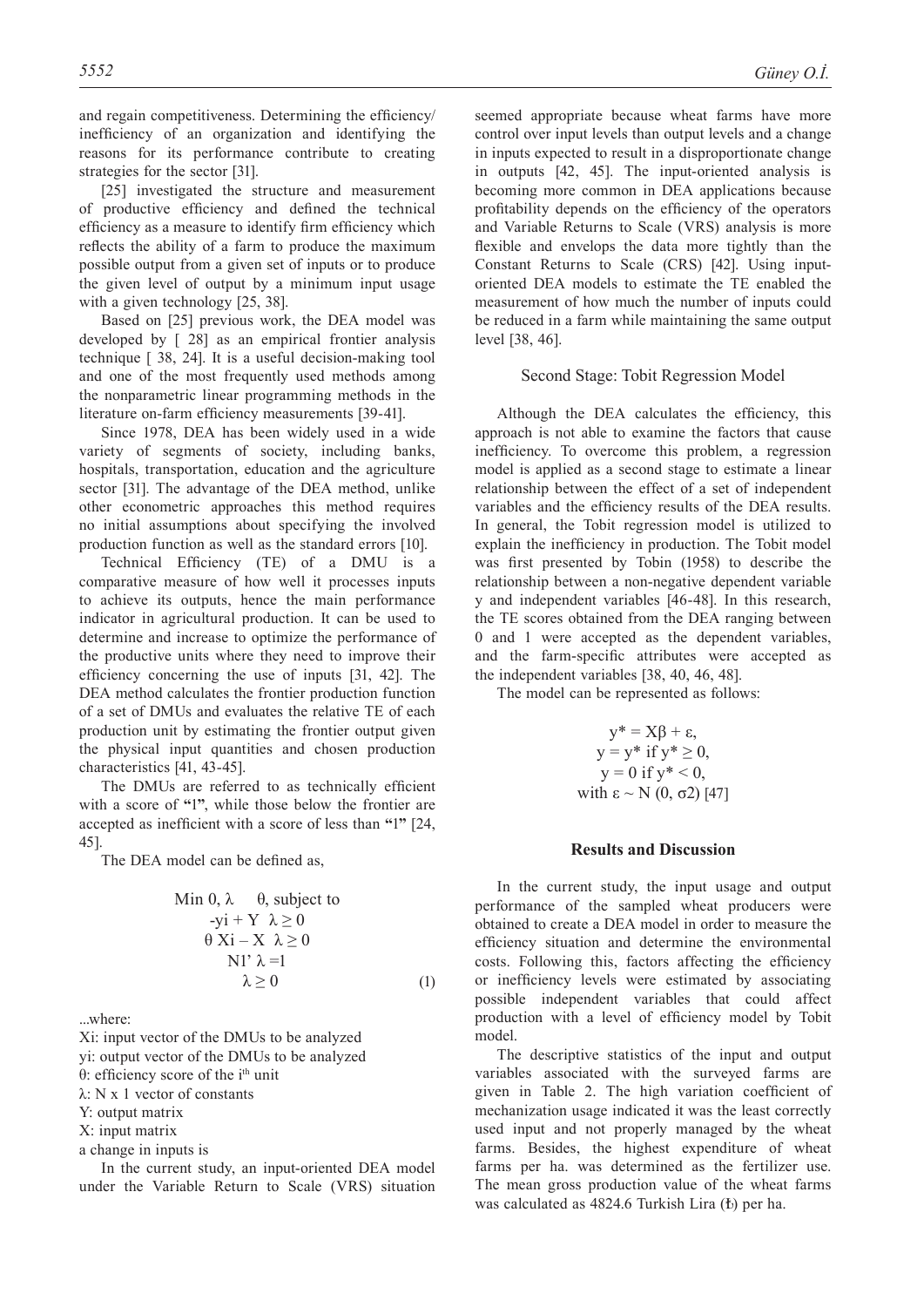| Variable                 | Mean   | Min    | Max    | Std. Deviation | Coef. of Variance |  |  |
|--------------------------|--------|--------|--------|----------------|-------------------|--|--|
| Output                   |        |        |        |                |                   |  |  |
| Gross prod. (TL/ha.)     | 4824.6 | 279.00 | 760.00 | 102.97         | 21.34             |  |  |
| Inputs                   |        |        |        |                |                   |  |  |
| Seed (b/ha.)             | 422.8  | 110.0  | 750.0  | 101.8          | 240.8             |  |  |
| Fertilizer (b/ha.)       | 888.1  | 192.5  | 1535.0 | 282.2          | 317.8             |  |  |
| Pesticides (b/ha.)       | 396.4  | 65.0   | 1120.0 | 183.3          | 462.4             |  |  |
| Labor $(\mathbf{t}/ha.)$ | 356.8  | 93.0   | 1270.0 | 213.0          | 593.0             |  |  |
| Mechanization (min/ha.)  | 519.9  | 100.0  | 1650.0 | 383.0          | 736.7             |  |  |
| Fuel (Lt/ha.)            | 77.7   | 250    | 192.0  | 33.3           | 428.6             |  |  |

Table 2. Descriptive statistics of the input and output variables of the surveyed farms.

1 lt. fuel: 6.68 ₺

Table 3 presents the summary of the TE scores measured with the input-oriented DEA method of the surveyed wheat farms under CRS, VRS, and Scale efficiency (SE) conditions. The mean TE scores under CRS were 0.762 and ranged from 0.319 to 1, whereas the mean TE scores under VRS were 0.883 and ranged from 0.629 to 1.000. Besides, the mean SE score was measured as 0.858. From these results, the 33 farms under CRS and 58 farms under VRS had a TE score greater than 0.90. The DEA under VRS assumption results reflects that only about 50% of the wheat farms were operating under efficiency conditions.

In previous studies, similar input-oriented TE analysis results have been obtained regarding wheat production in Turkey. [49] applied DEA analysis on bread wheat production in Kahramanmaraş province to 111 producers and estimated the mean efficiency score as 0.972 under VRS. [50] estimated the TE score as 0.83 under VRS conditions in their study on wheat farms operating in Adıyaman province.

In similar international studies on efficiency measurements for wheat farms, [46] calculated the efficiency score of 124 wheat enterprises in Uzbekistan under VRS conditions as 0.82. Meanwhile, [48] calculated the activity score as 0.93 in Pakistan with the DEA method. [51] developed a DEA model for Czech wheat production and delivered TE result of 0.835. In their studies on efficiency measures of wheat farming in western great plains in the USA, [52] estimated the average TE score as 0.65. [53] reported the results of DEA estimation for wheat production in the Republic of Serbia as 0.77. In another study by [54], the mean TE score for wheat crop using DEA was estimated as 0.668 in Pakistan. [55] employed the DEA model in Kermanshah provınce of Iran to wheat farmers and calculated the mean efficiency score as 0.86.

In previous studies on the TE score calculated under CRS conditions in wheat production, the following results were obtained: [38] calculated 0.71 in Tunisia, [46] determined 0.79 in Uzbekistan, [48] observed 0.76

in Pakistan, and [40] calculated 0.85,7 in Bangladesh. All these studies demonstrated that the efficiency levels under CRS are smaller than those under VRS due to size differences in the DMUs, leading to a scale ineffectiveness [56].

The DEA results also summarized the performance of each analyzed input for wheat production (Table 4) to determine which input was used in what efficiency condition. According to Table 4, the most inefficient input usage concerned the wheat farms' mechanization use, with 35% excess usage. Excess usage also occurred for labor use (13.5%). In line with this argument, [51] also points to the lower human capital use in their study. Ineffective labor use was also observed in the wheat

Table 3. Distribution of the efficiency scores of the surveyed farms.

| <b>Efficiency Scores</b> | <b>CRS</b> | <b>VRS</b>   | <b>SE</b> |
|--------------------------|------------|--------------|-----------|
| 1.00                     | 20         | 31           | 22        |
| $0.90 - 1.00$            | 13         | 27           | 31        |
| $0.80 - 0.90$            | 17         | 23           | 25        |
| $0.70 - 0.80$            | 18         | 17           | 15        |
| $0.60 - 0.70$            | 17         | 13           | 11        |
| $0.60 - 0.50$            | 18         | $\theta$     | 6         |
| ${}_{0.50}$              | 8          | $\mathbf{0}$ | 1         |
| Mean                     | 0.762      | 0.883        | 0.858     |
| Minimum                  | 0.319      | 0.629        | 0.497     |
| Maximum                  | 1          | 1            | 1         |
| IRS $(\%)$               |            |              | 72        |
| DRS $(\%)$               |            |              | 8.2       |
| CRS(%)                   |            |              | 19.8      |

IRS: Increasing Returns to Scale; DRS: Constant Returns to Scale; CRS: Constant Returns to Scale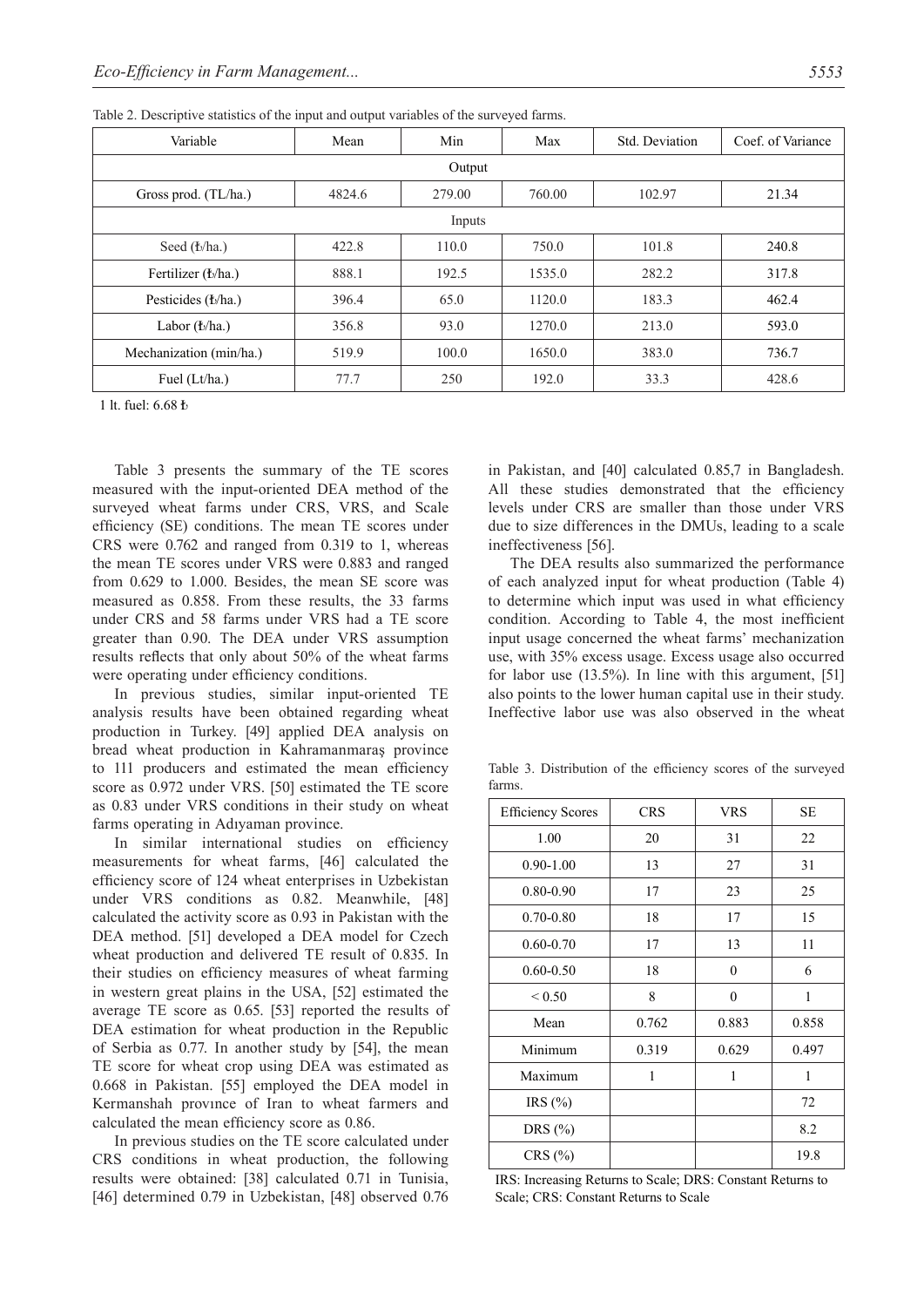| Inputs                           | Farms | Average Slack | Average Input Usage | Excess Input Use $(\% )$ |
|----------------------------------|-------|---------------|---------------------|--------------------------|
| Seed ( <i>t</i> <sub>/ha</sub> ) | 22    | 15.95         | 422.8               | 3.77                     |
| Fertilizer (b/ha.)               | 9     | 23.61         | 888.1               | 2.65                     |
| Pesticides (b/ha.)               | 40    | 48.67         | 396.4               | 12.2                     |
| Labor (b/ha.)                    | 25    | 48.17         | 356.8               | 13.5                     |
| Mechanization (min/ha.)          | 60    | 182.44        | 519.9               | 35                       |
| Fuel (lt./ha.)                   | 34    | 07.78         | 77.7                | 10                       |

Table 4. Excess input usage for wheat production.

efficacy analysis studies of [40] (30.24%). Another variable subject to excess input was pesticide use (12.2%). [40] also reported pesticide use ineffectiveness in their study (28.95%). Various other inputs were not operating effectively and had excess use: fuel (10%), seed (3.77%), and fertilizer (2.65%). [51] and [52] also reported the excess use of fuel and fertilizer in their studies. [54] point to the high use of fuel and fertilizers for wheat farming in Pakistan.

Moreover, the SE results from the DEA showed that 72% of the wheat farms were operating under IRS conditions. In their study, [38] reached similar conclusions and calculated that 71.7% of the wheat farms in their research area were operating under IRS conditions. In the remaining enterprises, approximately 20% were working under CRS, while only 8% were under DRS.

The current study investigated the possible reasons for the detected inefficiency conditions using a Tobit regression model. Table 5 presents the model results.

According to the Tobit regression model, the years in agriculture, farmland ownership, field size, and input supply method variables were related to the wheat farms' efficiency/inefficiency performance. There was an inverse relationship between the increase in agricultural experience in wheat farming and farm efficiency  $(p>0.020)$ . As the time spent in wheat agriculture increased, productivity decreased, and vice versa. However, [48] found a positive relationship between experience and technical activity.

The results also show that there was a positive relationship between farmland size and productivity (p>0.007). Accordingly, as the farmland size increased, the probability of producing more effectively also increased. This relationship was also identified in studies of [53], [52] and [38] which were concluded that as farm size increases, the efficiency level increases.

In the surveyed area, some farmlands were acquired from the farmer's property, while others were rented, which affected the efficiency. Farmers renting their fields produced more effectively than those who owned their property ( $p > 0.026$ ). A similar negative impact of farmland ownership on TE was found in a study by [57] and [52].

Another variable that determined efficiency was the input procurement method. The efficiency of those receiving cash inputs was higher than that of those receiving futures, i.e., the more advanced the farmers received the inputs, the more their efficiency increased.

|  | Table 5. Tobit regression model results. |  |
|--|------------------------------------------|--|
|  |                                          |  |

| Variables                  | Coefficients | <b>SE</b> |            | p> t       | 95% conf. interval |             |
|----------------------------|--------------|-----------|------------|------------|--------------------|-------------|
| Years in agriculture       | $-.0012362$  | .0005219  | $-2.37$    | $0.020**$  | $-.0022712$        | $-.0002011$ |
| Household size             | .0069491     | .0059215  | 1.17       | .0243      | $-.0047949$        | .018693     |
| Residence                  | $-.000203$   | .0131094  | $-0.02$    | 0.988      | $-.0262025$        | .0257964    |
| Farmland ownership         | .0565652     | .0250428  | 2.26       | $0.026**$  | .0068988           | .1062316    |
| Total area (farmland size) | .0000256     | .000009   | 2.76       | $0.007*$   | .0000071           | .000044     |
| Wheat area                 | $-.000544$   | .000062   | $-0.88$    | 0.382      | $-.0001773$        | .0000686    |
| Input supply               | $-.0379831$  | .0204635  | $-1.86$    | $0.066***$ | $-0.785677$        | .0026015    |
| Constant                   | .8704927     | .039598   | 21.98      | 0.000      | .7919594           | .949026     |
| Log likelihood:            |              | 84.154    | $prob>F$ : | 0.0000     |                    |             |

\*, \*\*, \*\*\* are 1%, 5% and 10% significance levels, respectively.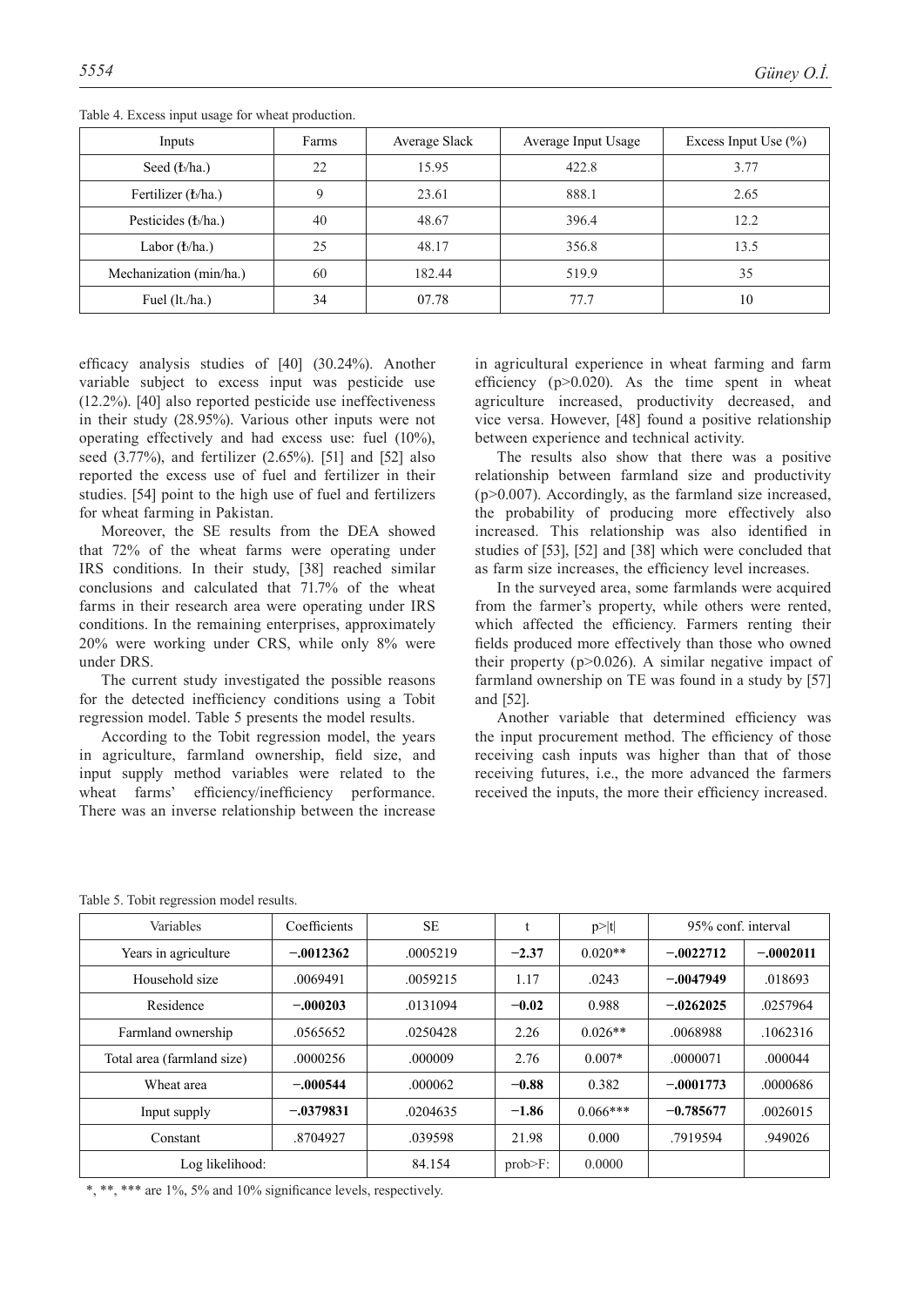#### **Conclusions**

It is a fact that although the "green revolution" has positive effects on meeting the increasing global food demand, it also increases the pressure of agriculture on the environment. Since food production cannot be reduced to solve this problem, the only alternative should be to support environmentally friendly sustainable production methods that reduce the negative effects of agriculture (Gołaś et al.).

The implementation of a sustainable production model in the agricultural sector can only be possible by preserving the ecological balance. In this context, sustainability in the agricultural sector depends on the existence of eco-efficiency production models (Gołaś et al.). The eco-ineffectiveness is caused by excessive and unplanned input use, and the demonstration of this situation can reveal very important results in achieving sustainability targets in agriculture.

In this report, since it is one of the key agricultural activities worldwide, wheat agriculture is acknowledged as a model. Thus, the environmental effects of the excessive inputs used in this agricultural operation can be considered to be more inclusive. For a similar strategy, there is a common feature of extrinsic factors (independent variables) that cause inefficiency.

Results of the DEA model demonstrated that the sampled wheat farmers are operating at the technical efficiency level of 88.3% under VRS conditions. This represented an inefficiency situation and an environmental cost, as the producers would still reach the same output level if their inputs were reduced by 11.7%.

In the research area, although there an inefficiency situation is existing on average, the DEA results showed that approximately 30% of the enterprises were operating under full efficiency conditions and that around 70% of the sampled farms' efficiency levels were above 0.90 (high-scale efficiency). Thus, it could be concluded that the majority of farms were operating at or close to full-scale efficiency.

Since the DEA analysis could determine which input was used efficiently in the production, the input elements causing inefficiency in wheat production could be emphasized. In this context, it was observed that the highest rate of inefficient use among the inputs used in production was in mechanization (35% excess), which may have been caused by outdated mechanization usage in agricultural production in the region. The high inefficiency result of the analysis for fuel usage also supported this situation (10% excess). Besides, there was a high level of labor use inefficiency. The low level of education of the agricultural workers and the fact that they do not see farming as a profession are the main reasons for the ineffectiveness of the use of the labor force. Farmers often use high amounts of pesticides to reduce the risk of pests, which can lead to negative ecological effects.

Within the research scope, the factors causing inefficiency in the wheat farms were also examined and the steps to improve the activity environment were determined. The parameter estimates showed that factors such as farmland ownership, total farm area, and procuring inputs in cash positively influenced the efficiency situation, whereas being experienced in wheat farming had a negative effect.

As a result of the small scale of wheat farms, many businesses operate under IRS conditions, and their efficiency would increase if the wheat farms worked at larger scales. The Tobit model showed that there is a positive relationship between farmland size and TE in wheat production.

Another factor determining the level of effectiveness in wheat production was farmland ownership. The more farmland leased for use, the higher the level of effectiveness. This situation has arisen from the fact that in cases where farmland ownership has passed through previous generations and there is no cost for farmland ownership, a more disorganized production occurs compared to those paying rent for the farmland.

Moreover, in the research results, a negative relationship was determined between experience and the effectiveness level, indicating that young and new wheat farmers have started to produce more effectively.

The fact that the research was conducted in a limited area (lower Seyhan basin) this situation can be considered as a limitation. Similar researches can be operated in other wheat cultivated regions of Turkey that have different production characteristics to make comparisons.

### **Acknowledgements**

This research was derived from the FBA-2020- 12972 project, which was supported by the Scientific Research Projects Unit of the University of Çukurova, Turkey.

# **References**

- 1. LLEWELLYN D. Does global agriculture need another green revolution? Engineering. **4** (4), **2018**.
- 2. PATEL R. The Long Green Revolution. The Journal of Peasant Studies. **40** (1), **2013**.
- 3. EXPÓSITO A., VELASCO F. Exploring environmental efficiency of the European agricultural sector in the use of mineral fertilizers. Journal of Cleaner Production. **253** (2020), **2020**.
- 4. GOŁAŚ M., SULEWSKİ P., WÁS A., GAJEWSKA A.K., POGODZİŃSKA K. On the way to sustainable agriculture-eco-efficiency of Polish commercial farms. Agriculture. **10** (10), **2020**.
- 5. ZULFIQAR F., DATTA A., THAPA G.B. Determinants and resource use efficiency of "better cotton": An innovative cleaner production alternative. Journal of Cleaner Production. **166** (2017), **2017**.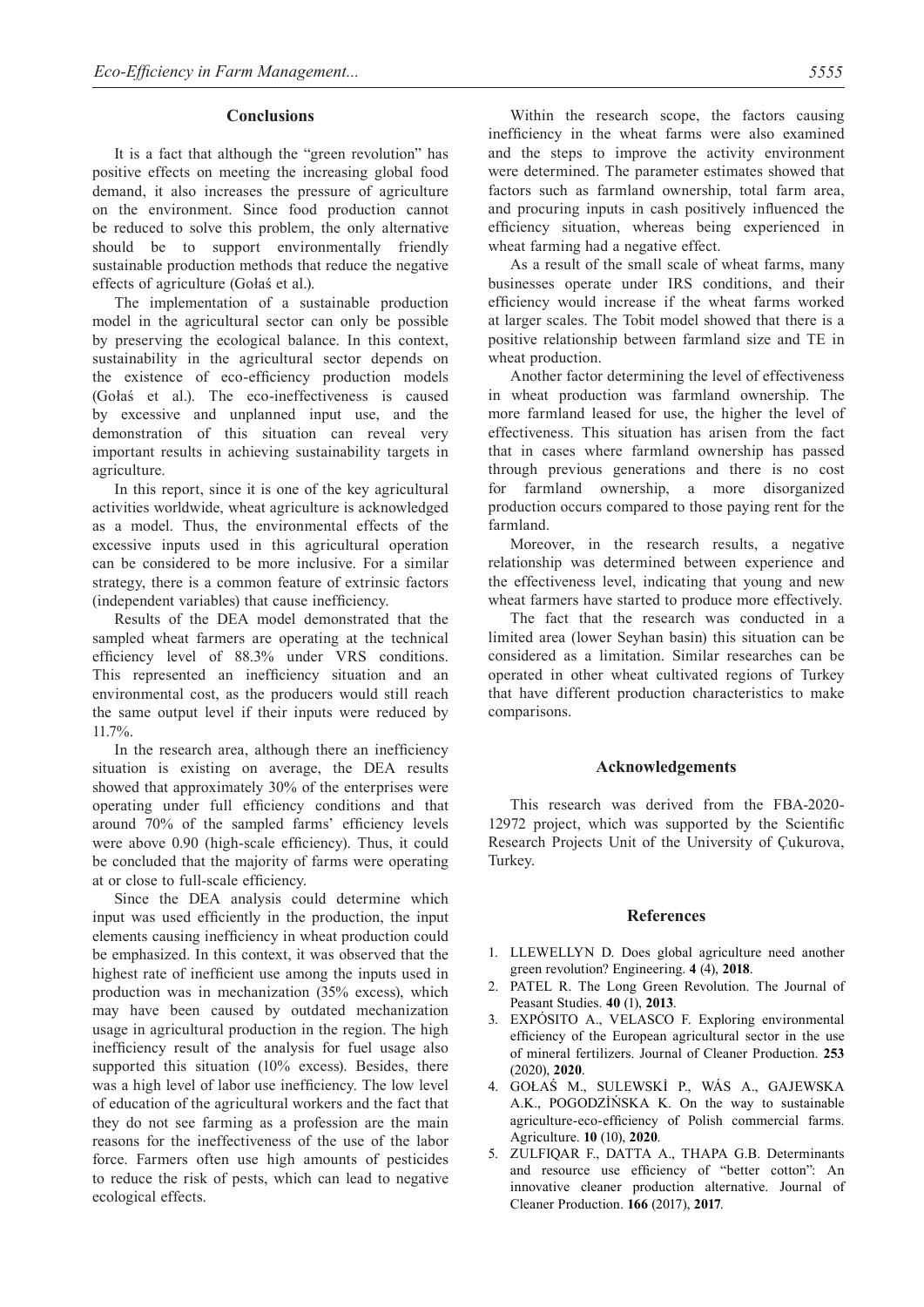- 6. ZHONG F., JIANG D., ZHAO Q., GUO A., ULLAH A., YANG X., CHENG Q., ZHANG Y., Ding X. Ecoefficiency of oasis seed maize production in an arid region, Northwest China. Journal of Cleaner Production. **268** (2020), **2020**.
- 7. BONGIOVANNI R., LOWENBERG-DEBOER J. Precision agriculture and Sustainability. Precision Agriculture, **5**, **2004**.
- 8. BRODT S., SIX J., FEENSTRA G., INGELS C., CAMPBELL D. Sustainable agriculture. Nature Education Knowledge. **3** (10), 1, **2011**. https://www. nature.com/scitable/knowledge/library/sustainableagriculture-23562787/. (Accessed 25 March 2020).
- 9. OECD. Agriculture and the environment. Better policies to improve the environmental performance of the agriculture sector, **2020**. https://www.oecd.org/agriculture/ topics/agriculture-and-the-environment/. (Accessed 10 September 2020).
- 10. NANDY A., SINGH P.K. Farm efficiency estimation using a hybrid approach of machine learning and data envelopment analysis: Evidence from rural eastern India. Journal of Cleaner Production. **267** (2020), **2020**.
- 11. SALDIVAR S. Cereal grains. The Staff of Life. in: Cánovas, G. (Eds.), Cereal Grains Properties, Processing, and Nutritional Attributes, Boca Raton, 1, **2010**.
- 12. SARWAR M.H., SARWAR M.F., SARWAR M., QADR N.A., MOGHAL S. The importance of cereals (Poaceae: Gramineae) nutrition in human health: A review. Journal of Cereals and Oilseeds. **4 (**3), **2013**.
- 13. SHIFERAW B., SMALE M., BRAUN H., DUVEILLER E., REYNOLDS M., MURICHO G. Crops that feed the world 10. Past successes and future challenges to the role played by wheat in global food security. Food Security. **5**  (3), **2013**.
- 14. XUE W., HAN Y., TAN J., WANG Y., WANG G., WANG H. Effects of nanochitin on the enhancement of the grain yield and quality of winter wheat. Journal of Agricultural and Food Chemistry. **66** (26), **2018**.
- 15. ARNADE C., VOCKE G. Seasonal variation in the price discovery process of international wheat. Agribusiness. **31**  (1), **2016**.
- 16. KOBATA T., KOÇ M., BARUTÇULAR C., TANNO K., INAGAKI M. Harvest index is a critical factor influencing the grain yield of diverse wheat species under rainfed conditions in the Mediterranean zone of southeastern Turkey and northern Syria. Plant Production Science. **21** (2), **2018**.
- 17. POPESCU A. Maize and wheat top agricultural products produced, exported and imported by Romania. Scientific Papers Series Management, Economic Engineering in Agriculture and Rural Development. **18** (3), **2018**.
- 18. SOARE E., CHIURCIU I.A. Research on the Romanian wheat market. Scientific Papers Series Management, Economic Engineering in Agriculture and Rural Development. **16** (2), **2016**.
- 19. ZIOLKOWSKA J., JECHLITSCHKA K., KIRSCHKE D. Global implications of national price policies on the wheat market-quantitative assessment of world market effects. Agricultural Economics (AGRICECON). **55** (10), **2009**.
- 20. XU Z., YUA Z., ZHAO J. Theory and application for the promotion of wheat production in China: past, present and future. Journal of the Science of Food and Agriculture. **93** (10), **2013**.
- 21. DIXON J., NALLEY L., KOSINA P., ROVERE R.L., HELLIN J., AQUINO P. Adoption and economic impact of

improved wheat varieties in the developing world. Journal of Agricultural Science. **144** (6), **2006**.

- 22. DIXON J., BRAUN H.J., CROUCH J. Overview: Transitioning wheat research to serve the future needs of the developing world. In: Dixon, J., Braun, H.J., Crouch, J. (Eds.), Wheat Facts and Futures 2009, Mexico. 1, **2009**.
- 23. GIANNAKAS K., SCHONEY R., TZOUVELEKAS V. Technical efficiency, technological change and output growth of wheat farms in Saskatchewan. Canadian Journal of Agricultural Economics. **49** (12), **2001**.
- 24. KELLY E., SHALLOO L., GEAIY U., KINSELLA A., WALLACE M. Application of data envelopment analysis to measure technical efficiency on a sample of Irish dairy farms. Irish Journal of Agricultural and Food Research. **51** (1), **2012**.
- 25. FARRELL M.J. The measurement of productive efficiency. Journal of the Royal Statistical Society Series A. **120** (3), **1957**.
- 26. ALI K.M.E., SAMAD Q.A. Resource use efficiency in farming: An application of stochastic frontier production function. Journal of Agricultural Economics and Development. **2** (5), **2013**.
- 27. MASUDA K. Measuring eco-efficiency of wheat production in Japan: a combined application of life cycle assessment and data envelopment analysis. Journal of Cleaner Production. **126** (2016), **2016**.
- 28. CHARNES A., COOPER W.W., RHODES E. Measuring the efficiency of decision making units. European Journal of Operational Research. **2** (6), **1978**.
- 29. AL-MEZEINI N.K., OUKIL A., AL-ISMAILI A.M. Investigating the efficiency of greenhouse production in Oman: A two stage approach based on Data Envelopment Analysis and double bootstrapping. Journal of Cleaner Production. **247** (2020), **2020**.
- 30. BANDBAFHA H.H., PELESARAEI A.N., KHANALI M., GHAHDERIJANI M., CHAU K. Application of data envelopment analysis approach for optimization of energy use and reduction of greenhouse gas emission in peanut production of Iran. Journal of Cleaner Production. **172** (2018), **2018**.
- 31. DUARTE A., SALGADO JR A.P., LEMOS S.V., SOUZA JR M.A.A., ANTUNES F.A. Proposal of operating best practices that contribute to the technical efficiency in Brazilian sugar and ethanol mills. Journal of Cleaner Production. **214** (2019), **2019**.
- 32. DJOKOTO J.G., FRANCIS Y., SROFENYOH F.Y., ARTHUR A.A.A. Technical inefficiency effects in agriculture-a meta-regression. Journal of Agricultural Science. **8** (2), **2016**.
- 33. PELESARAEI A.N., RAFIEE S., MOHTASEBI S.S., BANDBAFHA H.H., CHAU K. Energy consumption enhancement and environmental life cycle assessment in paddy production using optimization techniques. Journal of Cleaner Production. **162** (2017), **2017**.
- 34. ALPHAN H., YILMAZ T. Monitoring environmental changes in the Mediterranean coastal landscape: the case of Çukurova, Turkey. Environmental Management. **35** (5), **2005**.
- 35. TURKISH STATISTICAL INSTITUTION (TUIK). Wheat production statistics, **2018**. https://biruni.tuik.gov. tr/medas/?kn=92&locale=tr. (Accessed 20 March 2020).
- 36. KEKLIKÇI Z. Determination of suitable seed quantities in sprinkling wheat cultivation after four different pre-plants in Çukurova. Anadolu Journal of Aegean Agricultural Research Institute. **8** (2), **1998**.